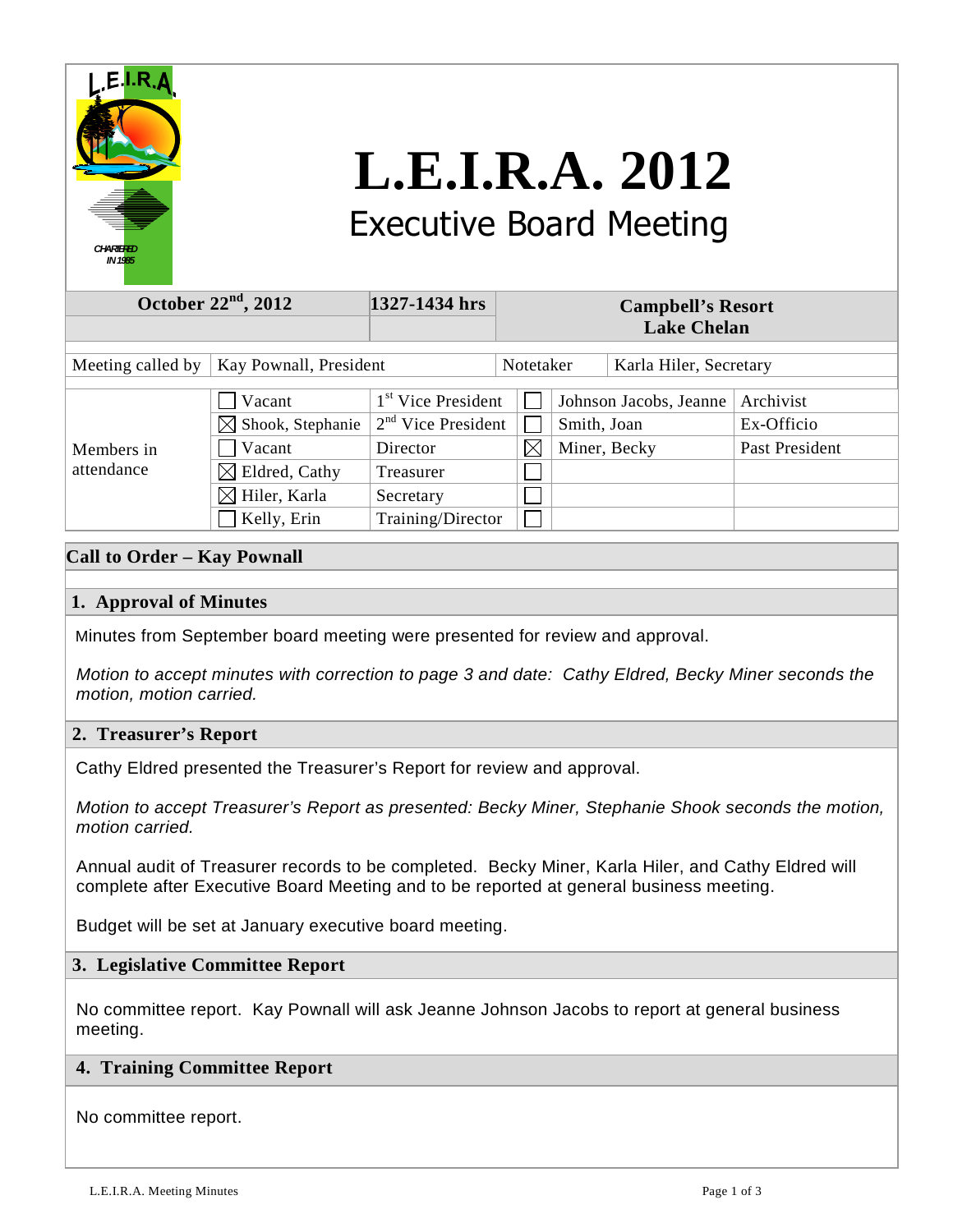Training Committee- Potential committee member to be contacted: Bobby Romin - Benton County, Carla Hickman - Walla Walla PD, Valerie – Anacortes PD, Jenny Merritt – Bothel PD, Kelly Donnelly,and Carla Jacovey – Port Angeles PD

## **5. Nominating Committee Report**

Becky Miner reported on current nominations for election at General Business meeting:

 President: Stephanie Shook Director: Renee Schuller

Discussion on recruitment.

#### **6. Membership Committee Report**

No committee report.

 Karla Hiler presented information on membership databases that provide mass e-mail capabilities, centralized training registration, centralized membership database, etc. Cathy Eldred will contact current website designer and see if they could provide/create this type of database service.

#### **7. By-laws Committee Report**

No committee report.

Kay Pownall reported that the by-laws don't state Ex-Officio can vote (page 8 section F). Kay Pownall will bring it to the general business meeting for clarification.

#### **8. Old Business**

**Website –** Website should be up and running today, however Cathy Eldred reported that the forms page was going to be a lengthy project and would be under construction. Training will be available to board members but it expected that it will be limited access (2-3 people) for modifications, etc, as set by the president.

**Historical Records/Scrapbook –** Still in progress.

**Tri-fold Flyer –** Stephanie Shook has flyer available but needs direction on how to proceed for printing.

**Inventory –** Stephanie Shook reported that she is actively trying to get information on some items.

**Newsletter – Quarterly** Karla Hiler requested dates for newsletter publication. Board members will each contribute articles or information push.

Tentative publication dates:

 January 2013 March 2013 May 2013 August 2013 (Nomination push)

#### **9. New Business**

**Training -** Cathy Eldred presented a training idea where LEIRA sponsor Kevin Gillmartin for a training event. LEIRA could ask CIAW to co-sponsor. Open the event to LEO's, etc. It would be a great way to get LEIRA's name out.